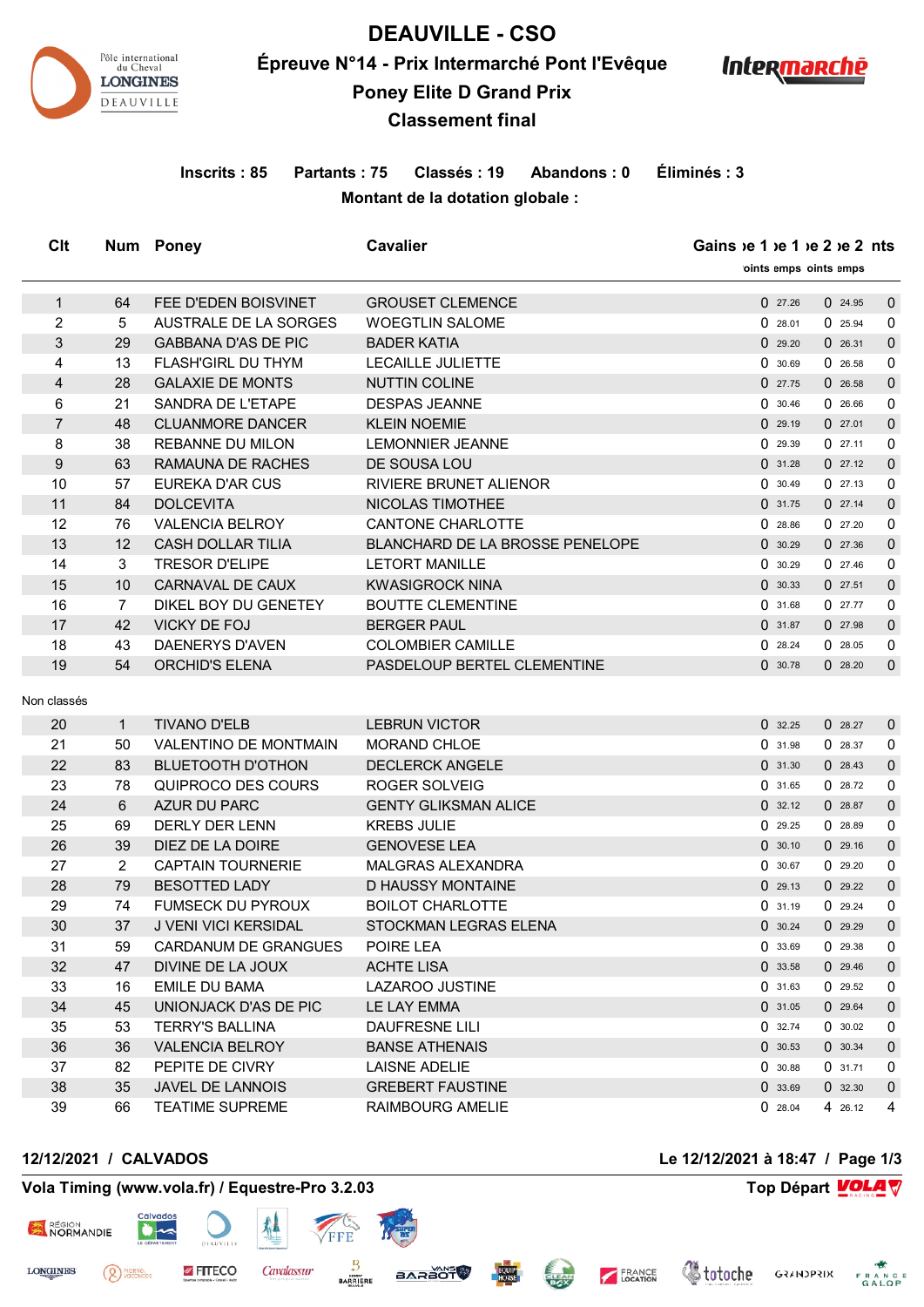

## **DEAUVILLE - CSO Épreuve N°14 - Prix Intermarché Pont l'Evêque Poney Elite D Grand Prix Classement final**



**Clt Num Poney Cavalier Cavalier Cavalier Gains**  $ie 1$   $ie 2$   $ie 2$  ints

|                   |                       |                                     |                             | 'oints emps 'oints emps          |                 |  |
|-------------------|-----------------------|-------------------------------------|-----------------------------|----------------------------------|-----------------|--|
| 40                | 51                    | <b>DELTA D'HORSEGOOD</b>            | <b>VAN ROOSE JANA</b>       | 0.30.90<br>4 28.08               | $\overline{4}$  |  |
| 41                | 33                    | URIKA DU TOURPS                     | <b>GENTY GLIKSMAN ALICE</b> | 031.10<br>4 28.37                | 4               |  |
| 42                | 24                    | <b>ECHO</b>                         | <b>DECLERCK ANGELE</b>      | 0.28.47<br>4 30.17               | $\overline{4}$  |  |
| 43                | 44                    | PIERROT D'OK                        | <b>DHAOUADI SARA</b>        | 031.15<br>4 28.66                | 4               |  |
| 44                | 68                    | <b>EGERIE DE JOMAT</b>              | <b>VEXTARD LOU</b>          | 029.22<br>4 28.82                | $\overline{4}$  |  |
| 45                | 80                    | CARPE DIEM DE PYRENE                | LE BEUX JEAN                | 4 33.03<br>0.29.07               | 4               |  |
| 46                | 11                    | FLAME ET OR D'HERBORD               | DESSERRE LOU                | 4 28.90<br>029.29                | 4               |  |
| 47                | 34                    | <b>BUBBLE GUM DE CAUX</b>           | NICOLAS TIMOTHEE            | 32.86<br>4 29.43<br>0            | 4               |  |
| 48                | 40                    | QUASCOU                             | <b>FONLUPT LEANNE</b>       | 0.29.48<br>4 31.33               | $\overline{4}$  |  |
| 49                | 65                    | <b>GENTLEMAN DE LA BAIE</b>         | <b>MIHAJLOVIC ARON</b>      | 0.30.09<br>4 30.45               | 4               |  |
| 50                | 85                    | <b>JIVE STAR D'AREZZO</b>           | <b>DEBEAUVAIS SIXTINE</b>   | 0.30.30<br>4 32.10               | $\overline{4}$  |  |
| 51                | 30                    | <b>GO VALENTINO SHADAY</b>          | <b>BOUREL ANOUK</b>         | 029.72<br>4 30.62                | 4               |  |
| 52                | 52                    | <b>DOLLY ROSE ANGEL</b>             | <b>LEMASLE MARGAUX</b>      | 4 32.46<br>0.30.72               | $\overline{4}$  |  |
| 53                | 18                    | <b>TEQUILA DES MONTS</b>            | <b>BERHOUET CAMILLE</b>     | 0.31.01<br>4 30.84               | 4               |  |
| 54                | 49                    | ATTILA DE LA BAUCHE                 | <b>MILON MAHAULT</b>        | 4 32.55<br>0.31.01               | $\overline{4}$  |  |
| 55                | 32                    | E CINN                              | <b>FONTAINE ENORA</b>       | 4 32.14<br>031.28                | 4               |  |
| 56                | 58                    | <b>GOSSE D'EGLEFIN</b>              | <b>MACRET MARION</b>        | 031.74<br>4 31.75                | $\overline{4}$  |  |
| 57                | 81                    | <b>GRAINE DE STAR II</b>            | <b>MERGEZ ELISE</b>         | 4 31.99<br>0.32.04               | 4               |  |
| 58                | 71                    | <b>FANTHO DE L'ETAPE</b>            | <b>CHAPALAIN VICTOIRE</b>   | 0.30.06<br>4 32.05               | $\overline{4}$  |  |
| 59                | 41                    | <b>GRIMM OAK</b>                    | <b>SCALABRE PAULINE</b>     | 32.58<br>0<br>4 32.09            | 4               |  |
| 60                | 23                    | CESAR DE LA BAUCHE                  | <b>KLEIN NOEMIE</b>         | 082.47<br>4 31.55                | $\overline{4}$  |  |
| 61                | 17                    | <b>GOMETTE D'ORPHEE</b>             | <b>MARTIN LENY ATHENA</b>   | 8<br>30.83<br>027.20             | 8               |  |
| 62                | 55                    | <b>CHOKE DE QUILLIEN</b>            | <b>SUARD MANON</b>          | 4 30.11<br>4 27.26               | 8               |  |
| 63                | $\overline{4}$        | <b>TOTEM DU RIAUJONCS</b>           | RAMALINGOM LOU ANNE         | 0.30.56<br>8 28.30               | 8               |  |
| 64                | 72                    | <b>FUSEE DU HAMEL</b>               | SANTERRE CELESTE            | 4 29.51<br>4 30.46               | 8               |  |
| 65                | 8                     | <b>CLEGGAN BAY MOLLY</b>            | <b>BREHARD CAMILLE</b>      | 32.59<br>4 31.06<br>4            | 8               |  |
| 66                | 26                    | <b>DRISANA DOMAIN</b>               | <b>CASTEL MARIE</b>         | 8 31.81<br>032.99                | 8               |  |
| 67                | 14                    | <b>FOXTROT DU BAMA</b>              | <b>GREBERT CLOVIS</b>       | 0<br>34.74<br>8 34.35            | 8               |  |
| 68                | 67                    | <b>CRANEUSE SEULANDE</b>            | DA SOLEDADE CLEMENCE        | 10 57.35<br>0.32.51              | 10 <sup>°</sup> |  |
| 69                | 9                     | <b>WOODFIELD TARA</b>               | <b>COSTES MELINE</b>        | 8 26.72<br>4<br>31.74            | 12              |  |
| 70                | 56                    | <b>DAUPHIN ROCHE</b>                | DE MORGAN FLORISE           | 4 30.06<br>8 30.51               | 12              |  |
| 71                | 27                    | <b>VICTORIA PHIL*DU GENI</b>        | <b>DOS SANTOS STACY</b>     | 15 65.46<br>32.44<br>0           | 15              |  |
| 72                | 77                    | <b>CUPIDON DE LA NAVE</b>           | <b>KORALEWSKI SANDRA</b>    | 21 56.28<br>029.98               | 21              |  |
| Éliminé - Étape 1 |                       |                                     |                             |                                  |                 |  |
|                   | 19                    | LITTLE ROCK VD WITHOEVE BERGER LENA |                             |                                  |                 |  |
|                   | 25                    | AGATHE DU VAL FLEURI                | <b>BAHEUX ADRIEN</b>        |                                  |                 |  |
|                   | Non-partant - Étape 1 |                                     |                             |                                  |                 |  |
|                   | 15                    | <b>BEVERLY HILLS</b>                | <b>BERNARDO MAILYS</b>      |                                  |                 |  |
|                   | 20                    | ATHENA DE LA MARE                   | <b>JERUSALMI ELIOT</b>      |                                  |                 |  |
|                   | 22                    | DANETTE DE SOUVELLE                 | <b>ARBEZ LUDIVINE</b>       |                                  |                 |  |
|                   | 31                    | DESTINY DE L'ETAPE                  | <b>GLATT JOHANNE</b>        |                                  |                 |  |
|                   | 46                    | <b>EVITA D'ARGAN</b>                | <b>LANOY PIERRE</b>         |                                  |                 |  |
|                   | 60                    | <b>HELEN'S SNOWDROP</b>             | <b>BENOIT ERIN</b>          |                                  |                 |  |
|                   | 61                    | AZUR DE LA HAGUE                    | <b>DESEVEDAVY ARTHUR</b>    |                                  |                 |  |
|                   |                       |                                     |                             |                                  |                 |  |
|                   |                       | 12/12/2021 / CALVADOS               |                             | Le 12/12/2021 à 18:47 / Page 2/3 |                 |  |
|                   |                       |                                     |                             |                                  |                 |  |

#### **Vola Timing (www.vola.fr) / Equestre-Pro 3.2.03 Top Départ** Departed the Second View of Top Départ Departed Top Départ

FITECO

RÉGION<br>NORMANDIE

<sup>PIERRE</sup>

**LONGINES** 

犁

Cavalassur

FFE

B

**BARRIERE** 

**BOLLAND AND READER** 



**Voloche** GRANDPRIX FRANCE

FRANCE

BOX